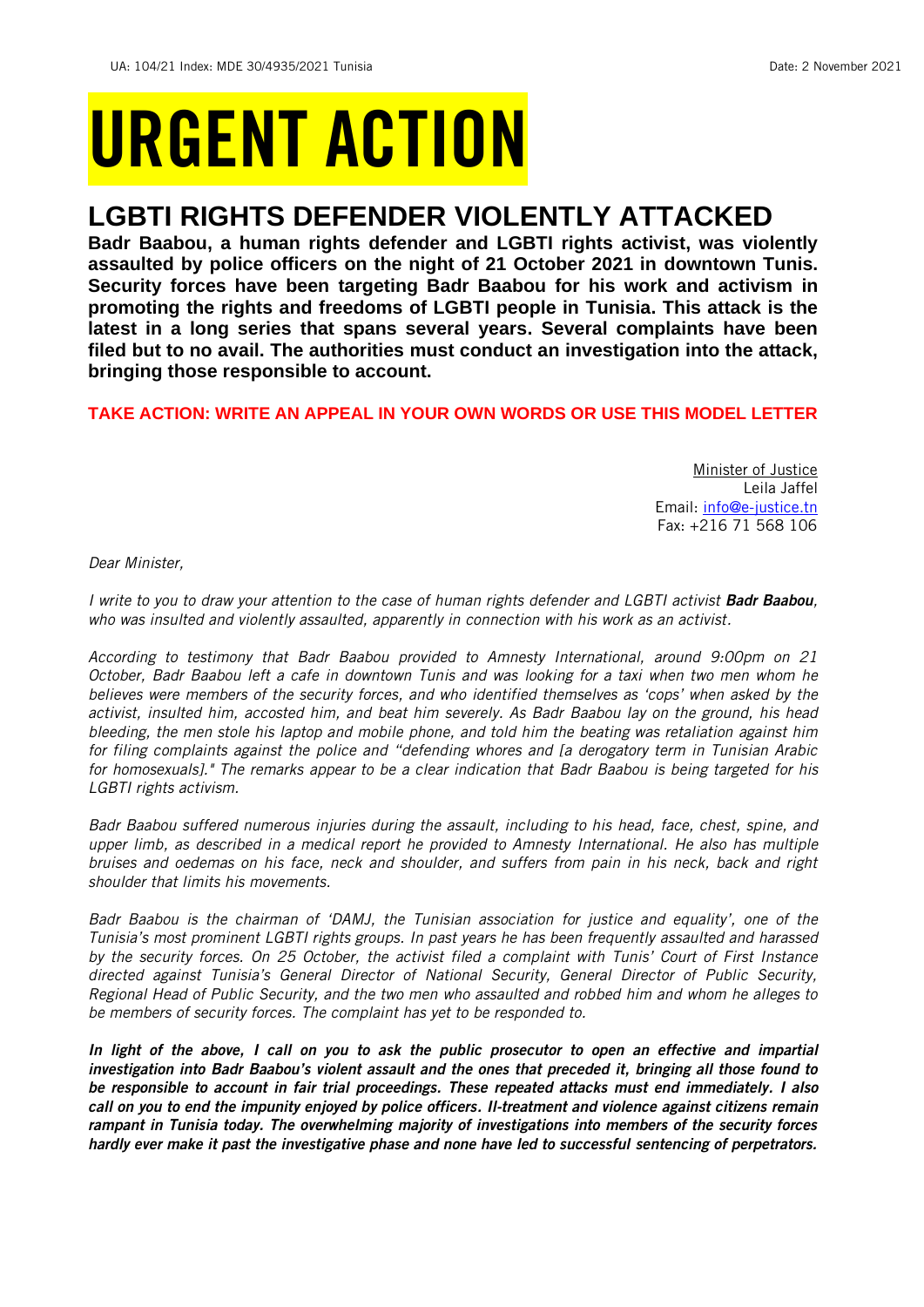#### *Yours sincerely,* **ADDITIONAL INFORMATION**

Badr Baabou (41) is a Tunisian LGBTI rights activist and co-founder of DAMJ, one of the country's most prominent LGBTI rights groups. Around 9:00pm on 21 October 2021, Badr Baabou left a cafe in downtown Tunis after socialising with friends and was walking toward the area's main roundabout, known as "Monguella," to find a taxi when two unknown men accosted him in the street.The first man to appear, walking beside Badr Baabou, wore Tshirt and dark trousers labelled "Public Security," and taunted Badr Baabou about filing complaints against police officers. Badr Baabou asked the man who he was, and the man replied loudly with a phrase in Tunisian Arabic indicating "The cops!" The second man, wearing civilian clothes, appeared a moment later and grabbed hold of Badr Baabou by his backpack, as the first man struck Badr Baabou repeatedly on the head. The two men forced him into a dark side-street called Rue Kemal Ataturk, where he fell to the ground as they repeatedly struck him with their fists and kicked him with their boots on the head, neck, and legs, yelling insults and the phrase "the cops" until he nearly lost consciousness.Finally, the man in civilian clothing took Badr Baabou's laptop from his backpack and his phone from his pocket, confiscating them. The two men told him the beating was retaliation for filing complaints against police and left with parting words that Badr Baabou said he recalls as a warning not to defend "whores and [a derogatory term in Tunisian Arabic for homosexuals]." After a few minutes Badr Baabou got to his feet, bleeding from his head, returned home by taxi, and used a phone there to call a fellow DAMJ activist and the association's lawyer, who accompanied Badr Baabou to the emergency room of Tunis' Rabta Hospital, where a doctor examined him, as attested by a copy of a medical report shared with Amnesty International.

According to DAMJ and HRW, Badr Baabou was harassed, assaulted and threatened several times. In 2018 his home in Downtown Tunis was by burglarized by people who stole personal and work laptops containing sensitive DAMJ information. In November 2019, he was approached by unidentified individuals in the streets of Tunis who threatened to kill him and burn down his apartment. The threat was reiterated in March 2020, when police officers questioned his neighbours about his work as an activist. Following these incidents Badr Baabou has been forced to relocate frequently.

On the evening of 10 March 2021, four men in civilian clothes allegedly assaulted Badr Baabou in downtown Tunis as he left a bar after socialising with friends. After a bystander intervened to separate the men from Badr Baabou, the men joined a group of policemen nearby who had watched the incident without intervening. Badr Baabou filed a complaint over the alleged incident with the prosecutor's office at the Tunis Court of First Instance. To date, the prosecutor has not informed them of any progress on this complaint.

LGBTI activists in Tunisia have [alleged various forms of harassment](https://www.hrw.org/news/2021/02/23/tunisia-police-arrest-use-violence-against-lgbti-activists) by authorities in recent years, including verbal harassment during protests, assault, surveillance, as well as **arrests under broadly-worded laws** such as those that criminalise insulting police and harming public morals.

**PREFERRED LANGUAGE TO ADDRESS TARGET:** Arabic, French or English You can also write in your own language.

**PLEASE TAKE ACTION AS SOON AS POSSIBLE UNTIL:** 28 December 2021

Please check with the Amnesty office in your country if you wish to send appeals after the deadline.

**NAME AND PRONOUN: Badr Baabou** (he/him)